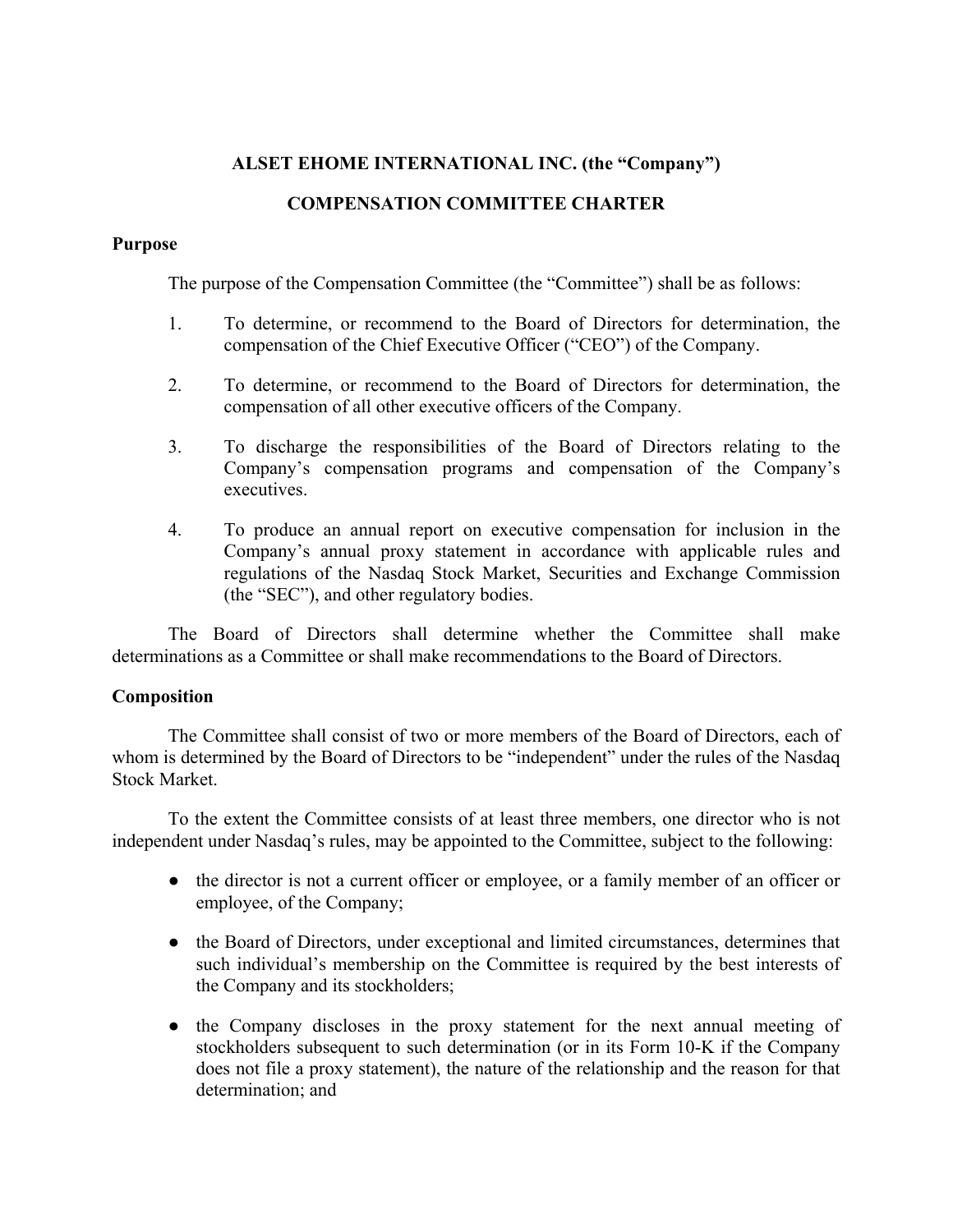**●** such person does not serve under this exception on the Committee for more than two years.

#### **Appointment and Removal**

The members of the Committee shall be appointed by the Board of Directors. A member shall serve until such member's successor is duly elected and qualified or until such member's earlier resignation or removal. The members of the Committee may be removed, with or without cause, by a majority vote of the Board of Directors.

### **Chairman**

Unless a Chairman is elected by the full Board of Directors, the members of the Committee shall designate a Chairman by majority vote of the full Committee membership. The Chairman will chair all regular sessions of the Committee and set the agendas for Committee meetings.

### **Delegation to Subcommittees**

The Board of Directors may allocate the responsibilities of the Committee to other committees of its own designation provided that any such committee consists solely of independent directors and has a published committee charter. In fulfilling its responsibilities, the Committee also shall be entitled to delegate any or all of its responsibilities to a subcommittee of the Committee.

#### **Meetings**

The Committee shall meet as frequently as circumstances dictate. The Chairman of the Committee or a majority of the members of the Committee may call meetings of the Committee. Any one or more of the members of the Committee may participate in a meeting of the Committee by means of conference call or similar communication device by means of which all persons participating in the meeting can hear each other.

All non-management directors who are not members of the Committee may attend meetings of the Committee, but may not vote. In addition, the Committee may invite to its meetings any director, member of management of the Company, and such other persons as it deems appropriate in order to carry out its responsibilities. The Committee may also exclude from its meetings any persons it deems appropriate.

As part of its review and establishment of the performance criteria and compensation of designated key executives, the Committee should meet separately at least on an annual basis with the CEO and any other corporate officers as it deems appropriate. However, the Committee should also meet from time to time without such officers present, and in all cases, such officers shall not be present at meetings at which their performance and compensation are being discussed and determined.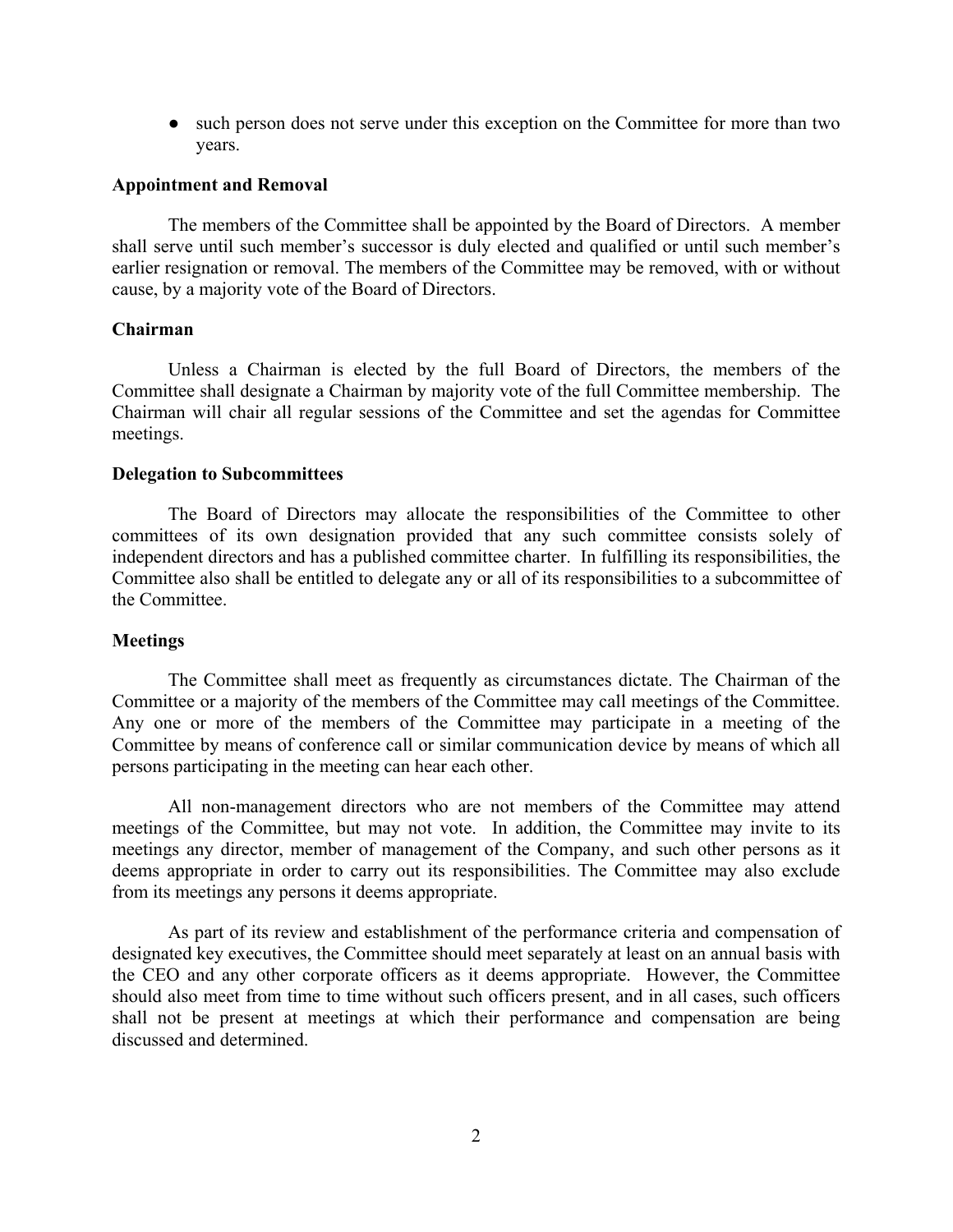### **Duties and Responsibilities**

The Committee shall carry out the duties and responsibilities set forth below. These functions should serve as a guide with the understanding that the Committee may determine to carry out additional functions and adopt additional policies and procedures as may be appropriate in light of changing business, legislative, regulatory, legal, or other conditions. The Committee shall also carry out any other responsibilities and duties delegated to it by the Board of Directors from time to time related to the purposes of the Committee outlined in this Charter.

In discharging its oversight role, the Committee is empowered to study or investigate any matter of interest or concern that the Committee deems appropriate and shall have the sole authority, without seeking Board approval, to retain outside counsel or other advisors for this purpose, including the authority to approve the fees payable to such counsel or advisors and any other terms of retention.

### *Setting Compensation for Executive Officers and Directors*

- 1. Establish and review the overall compensation philosophy of the Company.
- 2. Review and approve the Company's corporate goals and objectives relevant to the compensation for the CEO and other executive officers, including annual performance objectives.
- 3. Evaluate the performance of the CEO and other executive officers in light of those goals and objectives and, based on such evaluation, approve, or recommend to the full Board of Directors the approval of, the annual salary, bonus, stock options, and other benefits, direct and indirect, of the CEO and other executive officers.
- 4. In approving or recommending the long-term incentive component of compensation for the CEO and other executive officers, the Committee should consider the Company's performance and relative stockholder return, the value of similar incentive awards to CEOs and other executive officers at comparable companies, and the awards given to the CEO and other executive officers in past years. The Committee is not precluded from approving awards (with the ratification of the Board of Directors) as may be required to comply with applicable tax laws, such as Rule 162(m).
- 5. In connection with executive compensation programs, the Committee should do the following:
	- (a) Review and recommend to the full Board of Directors, or approve, new executive compensation programs;
	- (b) Review on a periodic basis the operations of the Company's executive compensation programs to determine whether they are properly coordinated and achieving their intended purposes;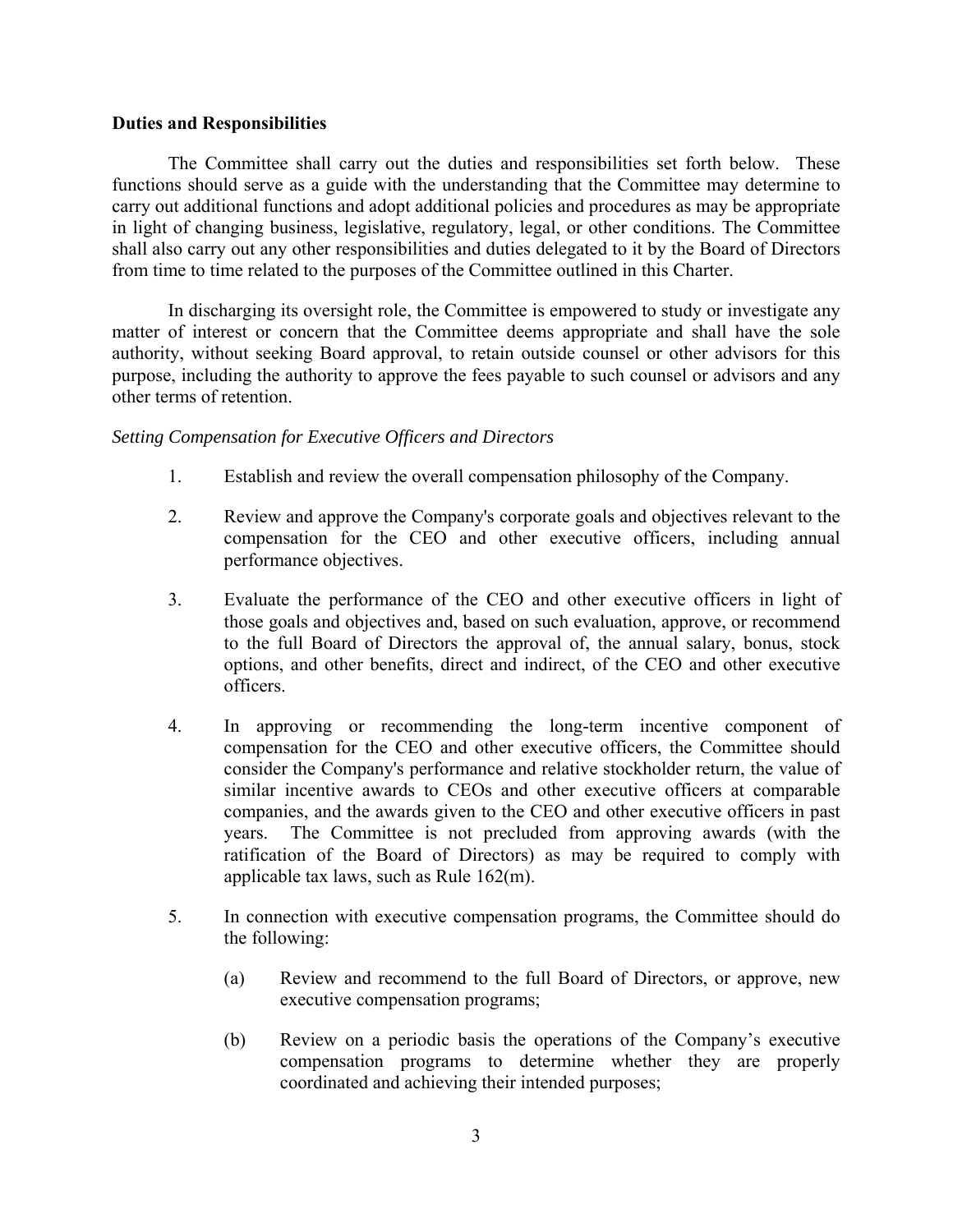- (c) Establish and periodically review policies for the administration of executive compensation programs; and
- (d) Take steps to modify any executive compensation program that yields payments and benefits that are not reasonably related to executive and corporate performance.
- 6. Establish and periodically review policies in the area of senior management perquisites.
- 7. Consider policies and procedures pertaining to expense accounts of senior executives.
- 8. Review and recommend to the full Board of Directors compensation of directors as well as directors' and officers' indemnification and insurance matters.
- 9. To the extent not delegated to the Audit Committee by the Board of Directors, review and approve all related party transactions (as specified in Item 404 of Regulation S-K) and review and make recommendations to the full Board of Directors, or approve, any contracts or other transactions with current or former executive officers of the Company, including consulting arrangements, employment agreements, change-in-control agreements, severance agreements, termination arrangements, and loans to employees made or guaranteed by the Company.

# *Monitoring Incentive- and Equity-Based Compensation Plans*

- 10. Review and make recommendations to the full Board of Directors with respect to, or approve, the Company's incentive-compensation plans and equity-based plans, and review the activities of the individuals responsible for administering those plans.
- 11. Review and make recommendations to the full Board of Directors, or approve, all equity compensation plans of the Company that are not otherwise subject to the approval of the Company's stockholders.
- 12. Review and make recommendations to the full Board of Directors, or approve, all awards of shares or share options pursuant to the Company's equity-based plans.
- 13. Monitor compliance by executives with the rules and guidelines of the Company's equity-based plans.
- 14. Review and monitor employee pension, profit sharing, and benefit plans.
- 15. Have the sole authority to select, retain, and/or replace, as needed, any compensation or other outside consultant to be used to assist in the evaluation of director, CEO, or senior executive compensation. In the event such a consultant